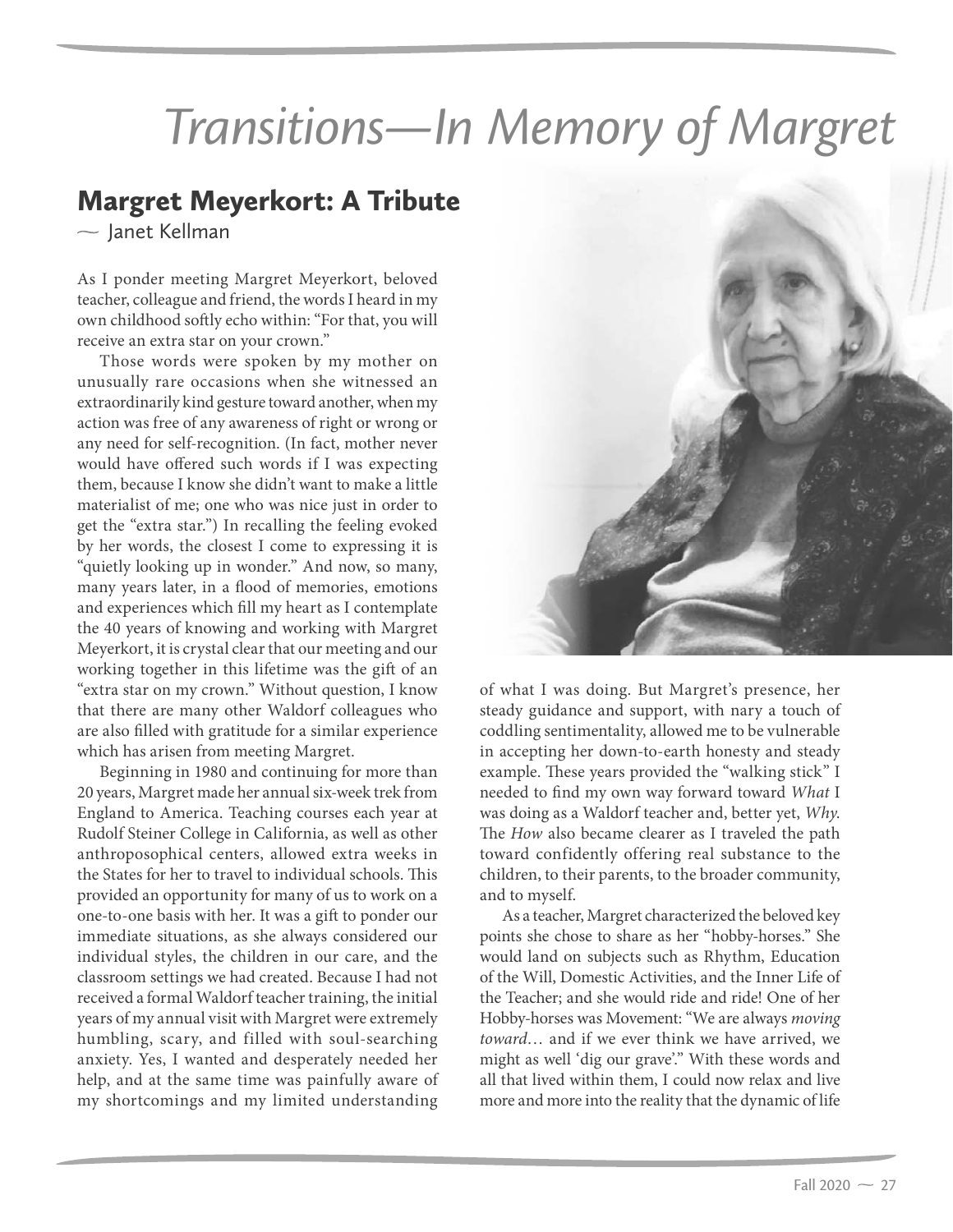is a process. I could release the anxious feeling that we have to "get" somewhere before everything will be clear. Yes, in Margret's words, "Life is a journey toward…"

Margret was a real thinker. Her constant inspiration was Rudolf Steiner. Her fount of knowledge, cosmic and earthly, and her ever-present example of active striving, served as a springboard toward deepening our own journey into anthroposophy and Waldorf education, and into life itself! Even with her sometimes austere (and perhaps opinionated) manner, one could feel that beneath it, Margret had a genuinely warm interest in others. Embedded in that interest was the kernel of her life philosophy that "Human relationship is the foundation of existence. Social relations, even more than the cultural life, are the key to understanding our work as Waldorf educators."

With that thought came her deeply personal and honest question: "What right do I have to stand before the children, their parents and my colleagues, if I am not morally working on myself; if I am not spiritually working on myself?" Yes, the early childhood work became much more than what songs, stories and puppet plays we should bring to the children, even though she had many suggestions regarding these practical matters, too. Margret's passion became an invitation to take responsibility for developing our own consciousness, so that we could live into the understanding that as teachers we are truly examples of how human beings live on the earth! It was exciting and encouraging for us as teachers to live into this "Toward…" And yes, the hard work was that each of us had to find our own way in that journey, deepening our thinking, warming our feeling, and activating our willing. Margret presented us with lifetimes of work if we chose it. And many of us were filled with gratitude.

A seminal experience between us occurred when we travelled to Yosemite National Park to spend some days hiking and absorbing the majesty of the land. On the hiking trail one day, we came to a closed gate, upon which was posted a warning sign: "No trespassing beyond this point. Danger ahead!" Margret read the sign, pausing for a moment as she gazed up toward a mighty granite mountain rising high above us in the distance. She then proceeded to thrust the gate open as she spoke in her determined manner: "C'mon!" With trust in her hiking experience and curiosity sparked by her gutsy attitude, I followed. The trail led through

a vast open field, gently leading upward. The mighty granite mountain faced us at one end. We came to a forest path, winding gently upward, upon which we walked for a considerable time. At length, we arrived at the edge of the forest where the granite mountain now stood at our side, so tall it seemed to touch the sky. I remember gazing upward and then toward the narrow foot path which snaked along the side of this mountain cliff. Off we went on that path, with, of course, Margret in the lead.

I do not remember how far along this narrow way we walked before I turned my head downward. Taking in the sheer cliff just below, I had my first experience of vertigo! Immediately, I thrust my body against the side of the mountain, yelling, "MARGRET! HELP!" As she turned around, Margret's eyes suddenly bulged, and in a tempered voice she spoke: "Oh Crumbs! There is a fine line between bravery and fool-hardiness! I'm afraid I went TOO far!" As she moved toward me, her steady gaze was exuding the confidence I needed to feel that "Everything is O.K." Margret directed me to stand up straight, and then, with an ever-so-measured voice, explicitly and resolutely gave her instructions as to just what I needed to do. "Stand close beside me, your hip touching mine, and place your right elbow firmly within the inner fold of my left arm and then firmly grip my hand. Now, with each slow and deliberate step that we take together, dig your heel, with force, into the ground." In this manner we slowly made our way step-by-step together, until at last we reached the forest's edge. We had arrived safely on a wide expanse of solid ground.

In later reflection all I can say is that those heavilysilent-Will-filled-moments of moving together toward the end of that steep trail contained within them the revelation of a panorama of lifetimes in our being together. The reciprocity that lived between us was clearly saying "YES!"

What a gift it has been to have had a teacher in life, leading me to a seemingly far-fetched limit, absolutely supporting me, while at the same time leaving me in total freedom. Years later, in our last conversation before she passed, the only words we repeatedly shared were:

"Thank you, Thank you, yes Thank you; Yes, Yes, I love you, Yes, Yes; Thank you - YES!"